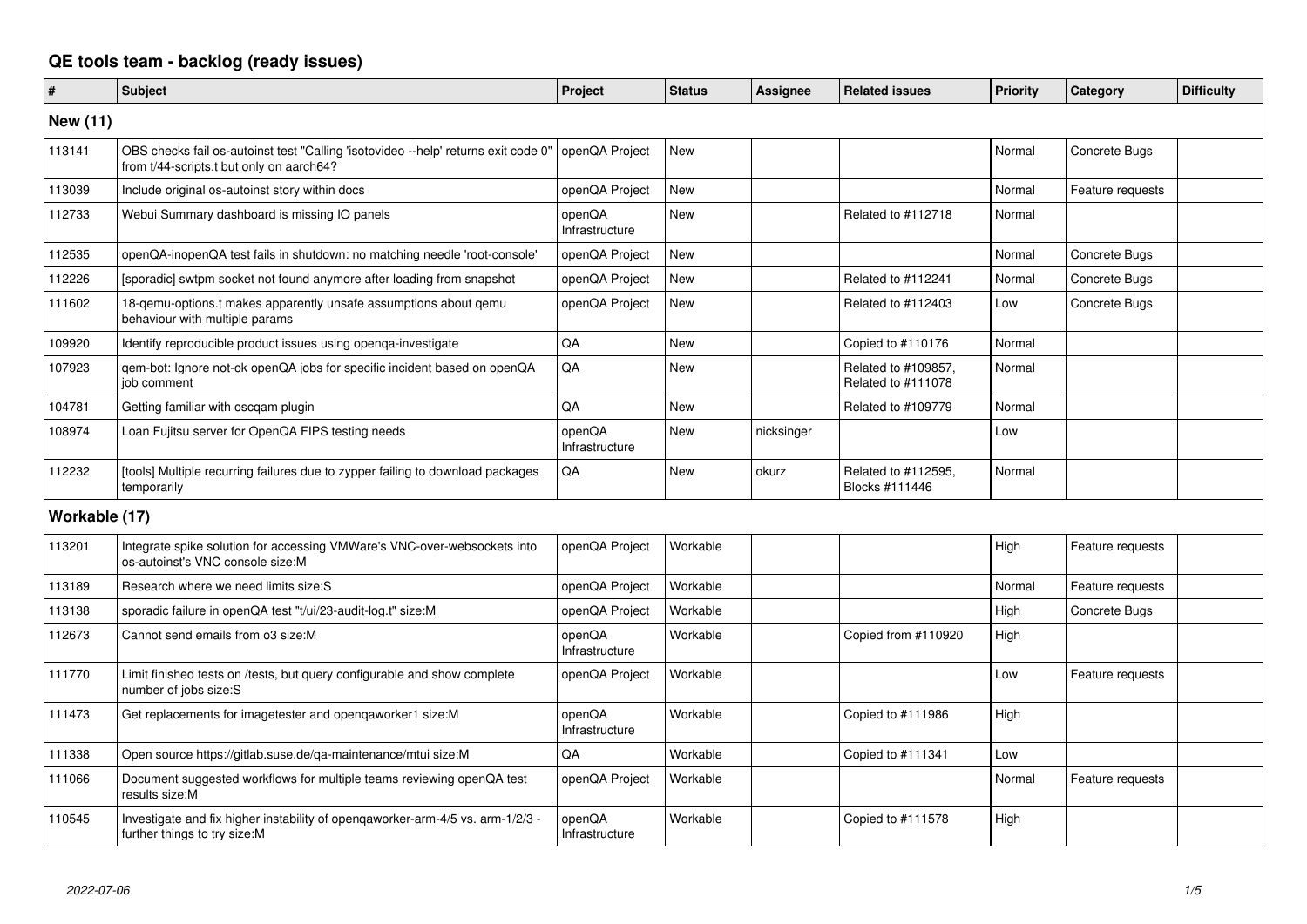| $\pmb{\sharp}$  | <b>Subject</b>                                                                                                                                                                                    | Project                  | <b>Status</b> | Assignee   | <b>Related issues</b>                                                                                                                                                              | <b>Priority</b> | Category         | <b>Difficulty</b> |
|-----------------|---------------------------------------------------------------------------------------------------------------------------------------------------------------------------------------------------|--------------------------|---------------|------------|------------------------------------------------------------------------------------------------------------------------------------------------------------------------------------|-----------------|------------------|-------------------|
| 109746          | Improve QA related server room management, consistent naming and tagging<br>size:M                                                                                                                | openQA<br>Infrastructure | Workable      |            | Copied from #102650,<br>Copied to #110521                                                                                                                                          | Low             |                  |                   |
| 109112          | Improve os-autoinst sshXtermVt.pm connection error handling (was: "Test<br>died: Error connecting to <root@redcurrant-4.ga.suse.de>: No route to host")<br/>size:M</root@redcurrant-4.ga.suse.de> | openQA<br>Infrastructure | Workable      |            | Related to #98832, Has<br>duplicate #109719                                                                                                                                        | Low             |                  |                   |
| 107941          | [sporadic] openQA Fullstack test t/full-stack.t can still fail with "udevadm" log<br>message size:M                                                                                               | openQA Project           | Workable      |            |                                                                                                                                                                                    | Low             | Concrete Bugs    |                   |
| 106056          | [virtualization][tools] Improve retry behaviour and connection error handling in<br>backend::ipmi (was: "Fail to connect opengaipmi5-sp.qa.suse.de on our osd<br>environment") size:M             | openQA Project           | Workable      |            | Related to #102650                                                                                                                                                                 | Low             | Feature requests |                   |
| 105594          | Two new machines for OSD and 03, meant for bare-metal virtualization size: M                                                                                                                      | openQA<br>Infrastructure | Workable      | nicksinger | Related to #110227                                                                                                                                                                 | Normal          |                  |                   |
| 100967          | Use more perl signatures - openQA size:M                                                                                                                                                          | openQA Project           | Workable      | okurz      | Copied from #99663,<br>Copied to #105127                                                                                                                                           | Low             | Feature requests |                   |
| 99663           | Use more perl signatures - os-autoinst size: M                                                                                                                                                    | openQA Project           | Workable      | okurz      | Related to #102146,<br>Related to #104986.<br>Related to #104520,<br>Related to #106654,<br>Related to #108323,<br>Related to #110983,<br>Related to #112319,<br>Copied to #100967 | Low             | Feature requests |                   |
| 81899           | [easy][beginner] Move code from isotovideo to a module size:M                                                                                                                                     | openQA Project           | Workable      | okurz      | Related to #108530                                                                                                                                                                 | Low             | Feature requests |                   |
| In Progress (4) |                                                                                                                                                                                                   |                          |               |            |                                                                                                                                                                                    |                 |                  |                   |
| 113282          | Many incompletes due to VNC error "backend died: unexpected end of data at<br>/usr/lib/os-autoinst/consoles/VNC.pm line 183.", especially on o3/aarch64                                           | openQA Project           | In Progress   | mkittler   | Related to #111004                                                                                                                                                                 | Normal          | Concrete Bugs    |                   |
| 95783           | Provide support for multi-machine scenarios handled by openga-investigate<br>size:M                                                                                                               | openQA Project           | In Progress   | mkittler   | Related to #103425,<br>Related to #71809,<br>Related to #69976.<br>Related to #107014,<br>Related to #110518,<br>Related to #110530,<br>Related to #110176,<br>Copied from #81859  | Normal          | Feature requests |                   |
| 111341          | Open source https://gitlab.suse.de/qa-maintenance/qam-oscplugin/size:M                                                                                                                            | QA                       | In Progress   | osukup     | Copied from #111338                                                                                                                                                                | Normal          |                  |                   |
| 111992          | Deal with QEMU and OVMF default resolution being 1280x800, affecting (at<br>least) qxl size:M                                                                                                     | openQA Project           | In Progress   | tinita     |                                                                                                                                                                                    | High            | Feature requests |                   |
| Blocked (35)    |                                                                                                                                                                                                   |                          |               |            |                                                                                                                                                                                    |                 |                  |                   |
| 108530          | os-autoinst plugins: x11_start_program from os-autoinst-distri-openQA<br>dynamically loaded from another git repo size:M                                                                          | openQA Project           | Blocked       | cdywan     | Related to #81899                                                                                                                                                                  | Normal          | Feature requests |                   |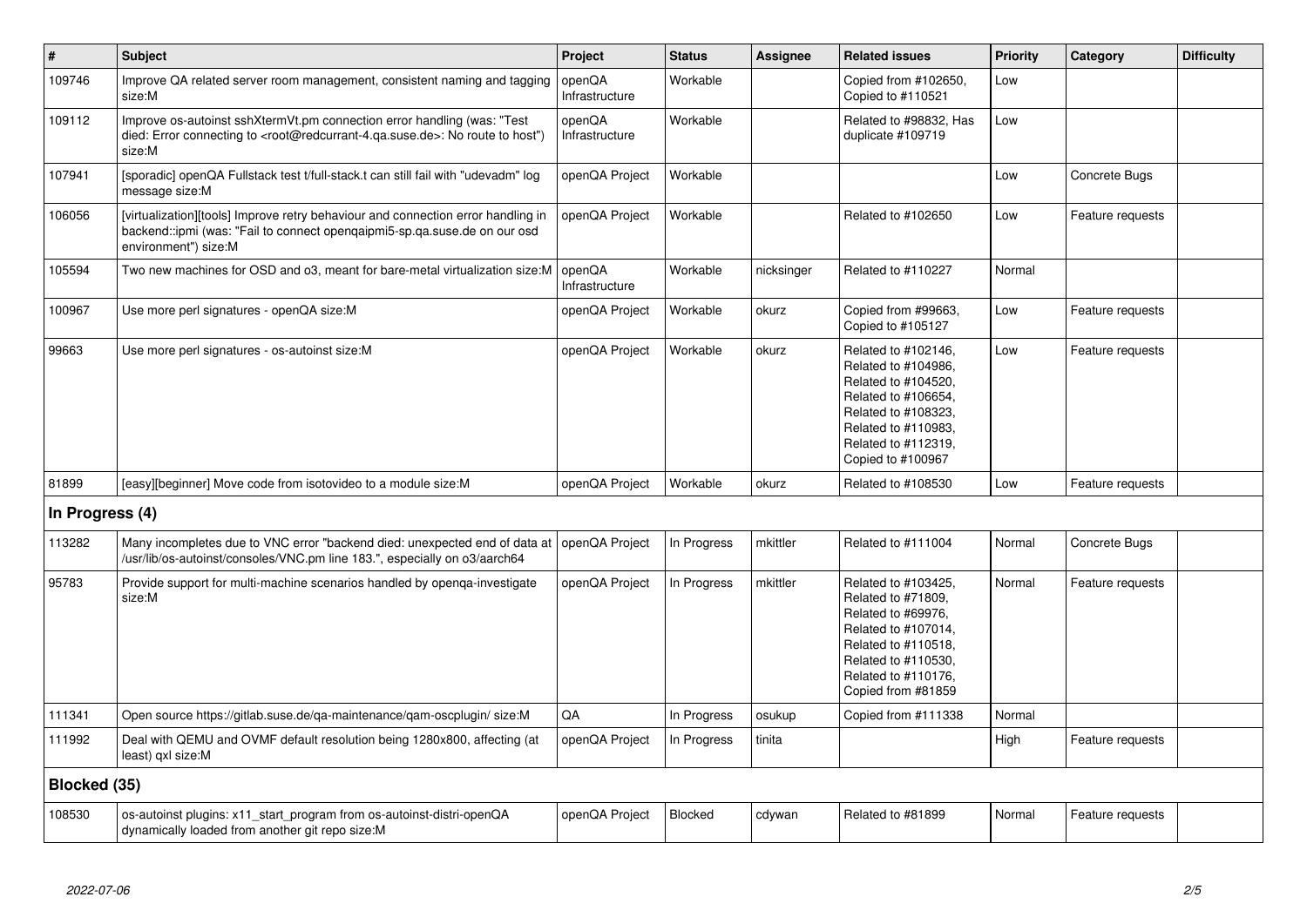| $\vert$ # | Subject                                                                                                                                                                                                                     | Project                  | <b>Status</b>  | <b>Assignee</b> | <b>Related issues</b>                                                                                                                                    | Priority | Category         | <b>Difficulty</b> |
|-----------|-----------------------------------------------------------------------------------------------------------------------------------------------------------------------------------------------------------------------------|--------------------------|----------------|-----------------|----------------------------------------------------------------------------------------------------------------------------------------------------------|----------|------------------|-------------------|
| 112367    | [tools] python-paramiko on Leap/SLE throws exception with ed25519 key<br>size:M                                                                                                                                             | QA                       | Blocked        | jbaier_cz       |                                                                                                                                                          | Normal   |                  |                   |
| 103971    | [epic] Easy *re*-triggering and cloning of multi-machine tests                                                                                                                                                              | openQA Project           | Blocked        | mkittler        | Related to #66071                                                                                                                                        | Normal   | Feature requests |                   |
| 103962    | [saga][epic] Easy multi-machine handling: MM-tests as first-class citizens                                                                                                                                                  | openQA Project           | <b>Blocked</b> | mkittler        | Copied to #112862                                                                                                                                        | Normal   | Feature requests |                   |
| 101048    | [epic] Investigate and fix higher instability of openqaworker-arm-4/5 vs.<br>$arm-1/2/3$                                                                                                                                    | openQA Project           | Blocked        | mkittler        | Related to #101030                                                                                                                                       | High     | Concrete Bugs    |                   |
| 99831     | [epic] Better handle minion tasks failing with "Job terminated unexpectedly"                                                                                                                                                | openQA Project           | Blocked        | mkittler        |                                                                                                                                                          | Normal   | Feature requests |                   |
| 98952     | [epic] t/full-stack.t sporadically fails "clickElement: element not interactable"<br>and other errors                                                                                                                       | openQA Project           | Blocked        | mkittler        | Related to #101734                                                                                                                                       | Low      | Concrete Bugs    |                   |
| 103736    | Make aarch64 machine chan-1 up and running after it is broken size:M                                                                                                                                                        | openQA<br>Infrastructure | Blocked        | nicksinger      |                                                                                                                                                          | High     |                  |                   |
| 111860    | [epic] Upgrade all our infrastructure, e.g. o3+osd workers+webui and<br>production workloads, to openSUSE Leap 15.4                                                                                                         | openQA Project           | Blocked        | okurz           | Copied from #99183                                                                                                                                       | Normal   | Organisational   |                   |
| 111446    | openQA-in-openQA tests fail due to corrupted downloaded rpm<br>auto_review:"Test died: command '.*zypper -n in<br>os-autoinst-distri-opensuse-deps' failed at<br>openqa//tests/install/test_distribution.pm line 1.*":retry | QA                       | Blocked        | okurz           | Blocked by #112232                                                                                                                                       | Low      |                  |                   |
| 111347    | [saga][epic] Properly maintained Maintenance QA tooling                                                                                                                                                                     | QA                       | Blocked        | okurz           | Copied from #99303                                                                                                                                       | Normal   |                  |                   |
| 110920    | Emails from o3 are rejected by mx2.suse.de for certain sender/recipients<br>size:S                                                                                                                                          | openQA<br>Infrastructure | Blocked        | okurz           | Copied from #110629,<br>Copied to #112673                                                                                                                | High     |                  |                   |
| 110884    | [epic] Properly maintained open source mtui+oscqam                                                                                                                                                                          | QA                       | Blocked        | okurz           |                                                                                                                                                          | Normal   |                  |                   |
| 109846    | [epic] Ensure all our database tables accomodate enough data, e.g. bigint for<br>id's                                                                                                                                       | openQA Project           | Blocked        | okurz           | Copied from #109836                                                                                                                                      | Normal   | Feature requests |                   |
| 109740    | [epic] Stable os-autoinst unit tests with good coverage                                                                                                                                                                     | openQA Project           | Blocked        | okurz           | Related to #109620                                                                                                                                       | Low      | Feature requests |                   |
| 109668    | [saga][epic] Stable and updated non-gemu backends for SLE validation                                                                                                                                                        | openQA Project           | Blocked        | okurz           | Related to #37339                                                                                                                                        | High     | Feature requests |                   |
| 109659    | [epic] More remote workers                                                                                                                                                                                                  | openQA Project           | Blocked        | okurz           |                                                                                                                                                          | Low      | Feature requests |                   |
| 109656    | [epic] Stable non-gemu backends                                                                                                                                                                                             | openQA Project           | Blocked        | okurz           | Related to #99345                                                                                                                                        | Normal   | Feature requests |                   |
| 108527    | [epic] os-autoinst plugins (or wheels or leaves or scrolls) for scalable code<br>reuse of helper functions and segmented test distributions                                                                                 | openQA Project           | Blocked        | okurz           | Copied from #106922                                                                                                                                      | Normal   | Feature requests |                   |
| 106922    | [epic][sporadic] openqa_from_git fails in dashboard due to<br>ensure_unlocked_desktop not expecting password entry screen in case of<br>locked desktop auto_review:"match=desktop-runner,screenlock timed<br>out.*":retry   | openQA Project           | Blocked        | okurz           | Related to #103122,<br>Related to #92092,<br>Related to #44441,<br>Related to #46589,<br>Related to #64078.<br>Copied from #106919,<br>Copied to #108527 | Normal   | Feature requests |                   |
| 100688    | [epic][virtualization][3rd party hypervisor] Add svirt backend compatibility for<br>vmware 7.0                                                                                                                              | openQA Project           | Blocked        | okurz           |                                                                                                                                                          | High     | Feature requests |                   |
| 99660     | [epic] Use more perl signatures in our perl projects                                                                                                                                                                        | openQA Project           | Blocked        | okurz           |                                                                                                                                                          | Low      | Feature requests |                   |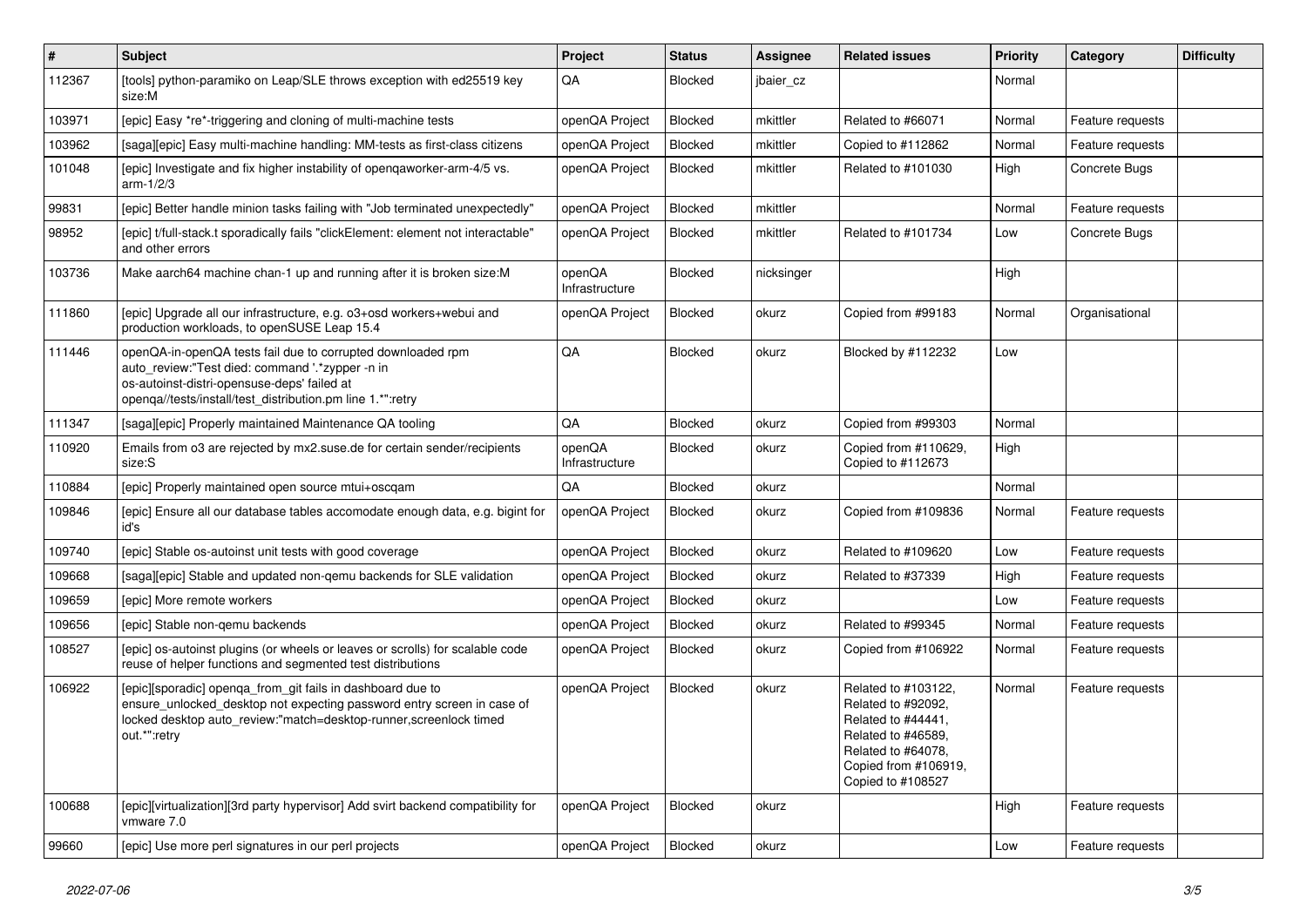| $\vert$ #     | Subject                                                                                                                                                | Project                  | <b>Status</b> | <b>Assignee</b> | <b>Related issues</b>                                                               | Priority | Category                  | <b>Difficulty</b> |
|---------------|--------------------------------------------------------------------------------------------------------------------------------------------------------|--------------------------|---------------|-----------------|-------------------------------------------------------------------------------------|----------|---------------------------|-------------------|
| 99579         | [epic][retro] Follow-up to "Published QCOW images appear to be<br>uncompressed"                                                                        | openQA Project           | Blocked       | okurz           | Related to #96557,<br>Copied from #99246                                            | Low      | Organisational            |                   |
| 98472         | [epic] Scale out: Disaster recovery deployments of existing openQA<br>infrastructures                                                                  | openQA Project           | Blocked       | okurz           |                                                                                     | Normal   | Feature requests          |                   |
| 97862         | More openQA worker hardware for OSD size:M                                                                                                             | openQA<br>Infrastructure | Blocked       | okurz           | Copied from #97043,<br>Copied to #104970                                            | High     |                           |                   |
| 97190         | Limit size of initial requests everywhere, e.g. /, /tests, etc., over webUI and<br>API                                                                 | openQA Project           | Blocked       | okurz           | Related to #41054,<br>Related to #110680.<br>Related to #110677                     | Normal   | Feature requests          |                   |
| 96539         | Conclude migration of qam.suse.de                                                                                                                      | QA                       | Blocked       | okurz           |                                                                                     | Normal   |                           |                   |
| 96263         | [epic] Exclude certain Minion tasks from "Too many Minion job failures alert"<br>alert                                                                 | openQA Project           | Blocked       | okurz           | Related to #96197,<br>Related to #98499,<br>Related to #70768                       | Normal   | Feature requests          |                   |
| 94105         | [epic] Use feedback from openga-investigate to automatically inform on github   QA<br>pull requests, open tickets, weed out automatically failed tests |                          | Blocked       | okurz           | Related to #91773,<br>Related to #107014                                            | Normal   |                           |                   |
| 92854         | [epic] limit overload of openQA webUI by heavy requests                                                                                                | openQA Project           | Blocked       | okurz           | Copied from #92770                                                                  | Normal   | Feature requests          |                   |
| 91914         | [epic] Make reviewing openQA results per squad easier                                                                                                  | openQA Project           | Blocked       | okurz           | Related to #52655,<br>Related to #93710,<br>Copied from #91467,<br>Copied to #99306 | Normal   | Feature requests          |                   |
| 91646         | [saga][epic] SUSE Maintenance QA workflows with fully automated testing,<br>approval and release                                                       | QA                       | Blocked       | okurz           | Copied to #99303                                                                    | Normal   |                           |                   |
| 81060         | [epic] openQA web UI in kubernetes                                                                                                                     | openQA Project           | Blocked       | okurz           | Related to #76978                                                                   | Low      | Feature requests          |                   |
| 80150         | [epic] Scale out openQA: Easier openQA setup                                                                                                           | openQA Project           | Blocked       | okurz           |                                                                                     | Normal   | Feature requests          |                   |
| 80142         | [saga][epic] Scale out: Redundant/load-balancing deployments of openQA,<br>easy containers, containers on kubernetes                                   | openQA Project           | Blocked       | okurz           | Related to #80466,<br>Related to #92893,<br>Related to #110497                      | High     | Feature requests          |                   |
| Feedback (12) |                                                                                                                                                        |                          |               |                 |                                                                                     |          |                           |                   |
| 109737        | [opensuse][sporadic] test fails in chromium due to lost characters when typing<br>in the address bar size:M                                            | openQA Tests             | Feedback      | cdywan          | Related to #107632                                                                  | High     | Bugs in existing<br>tests |                   |
| 112265        | Just use bigint in all our database tables (for auto-incremented ID-columns)                                                                           | openQA Project           | Feedback      | mkittler        | Related to #112718                                                                  | Normal   | Feature requests          |                   |
| 111998        | Make our SLE related tooling work with upcoming changes to build.suse.de<br>(2FA and ssh key based authentication) size:M                              | QA                       | Feedback      | mkittler        |                                                                                     | High     |                           |                   |
| 111470        | Reconsider folding ok results by default and/or uncollapse all on<br>/tests/overview                                                                   | openQA Project           | Feedback      | mkittler        | Copied from #110719                                                                 | Normal   | Feature requests          |                   |
| 113219        | Create a master label at job group level to label all the jobs in the same build                                                                       | openQA Project           | Feedback      | okurz           |                                                                                     | Normal   | Feature requests          |                   |
| 113087        | [qa-tools][qem-bot] malformed data in smelt incident causes smelt sync fail                                                                            | QA                       | Feedback      | okurz           |                                                                                     | High     |                           |                   |
| 113030        | test distribution directory git revision can be parsed as "UNKNOWN" and<br>openQA investigation fails to show test git log                             | openQA Project           | Feedback      | okurz           |                                                                                     | High     | Concrete Bugs             |                   |